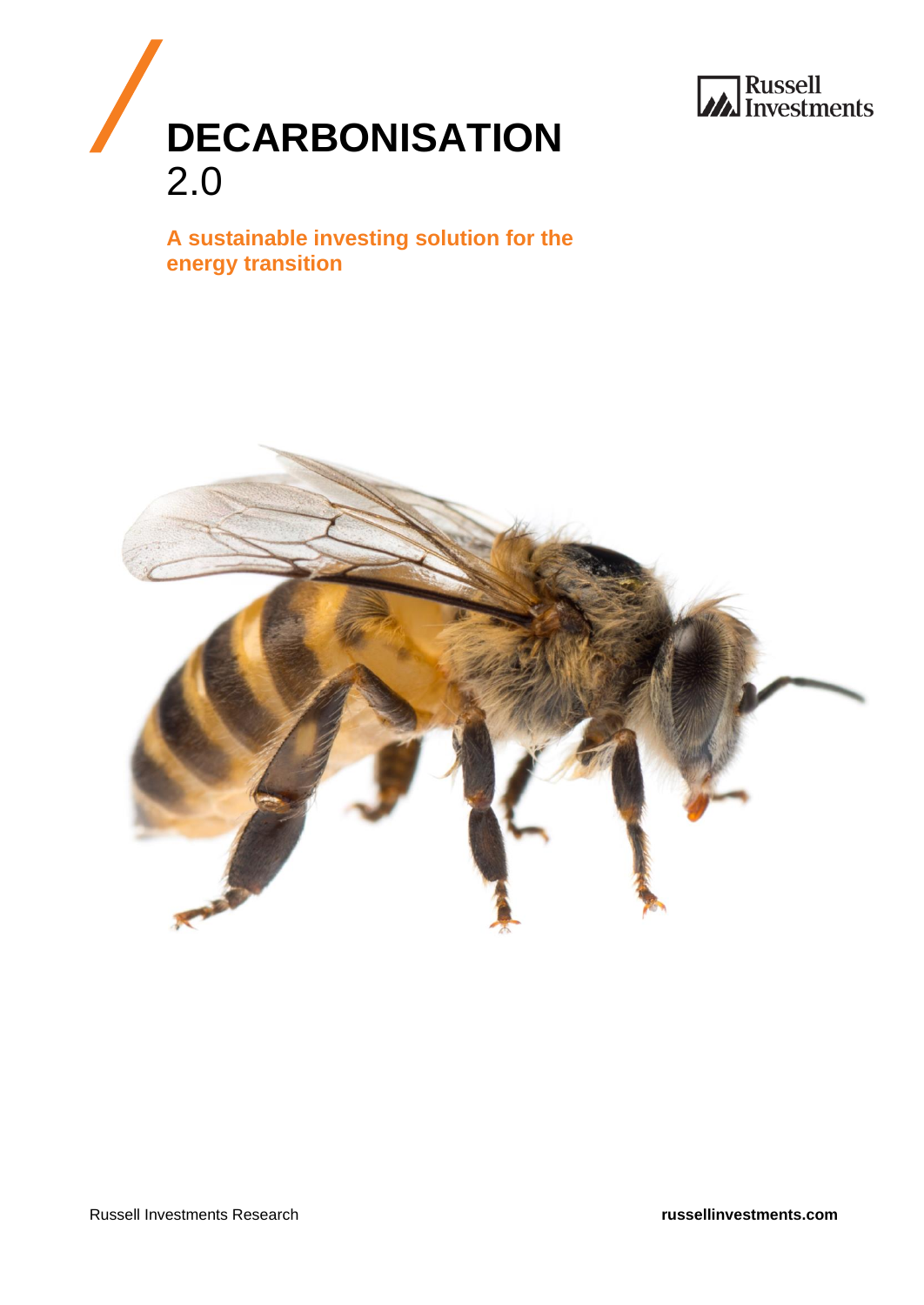As investors increasingly look to incorporate environmental, social and governance (ESG) criteria into their decision-making process, tackling the investment implications of a transition to a low carbon economy has been at the forefront of this movement. Investment solutions addressing the energy transition have primarily focused on what we refer to as "standard decarbonisation": a reduction in exposure to carbon emissions and/or divestment from fossil fuel reserves within equity portfolios.

Our research has found that this standard decarbonisation approach can unintentionally lead to reduced exposure to renewable energy and a reduction in the aggregate ESG profile of a portfolio. In this paper, we present an enhancement to Russell Investments' original decarbonisation strategy that incorporates three additional sources of insight informative to the sustainability profile of a portfolio: increased exposure to renewable energy, incorporation of ESG scores and a targeted reduction in coal exposure.

Our objective is to help investors align portfolios with the transition to a low carbon economy without changing the return profile or introducing unintentional risks. Going beyond the reduction of carbon footprint alone, the portfolio is designed to have both a higher aggregate ESG score as well as higher exposure to renewables relative to the benchmark. In doing so, the solution tilts a global equity portfolio away from those companies with greatest exposure to carbon-related risks and towards those companies expected to contribute to, and benefit from, the energy transition.

## **Overview**

Launched in 2015, the objective of Russell Investments Decarbonisation 1.0 Strategy is to reduce the carbon exposure of a universe by a specified percentage while minimising the active risk. Specifically, the Strategy achieves a 50% reduction in relative carbon footprint and 50% reduction in the carbon reserves while targeting a tracking error of less than 1%. A direct response to the initiatives outlined by the United Nations supported Principles for Responsible Investment (PRI), the Strategy was designed as a means for signatories to implement a preference for decarbonisation across their listed equity portfolios while effectively managing risk at the stock, sector and country level.

In our original decarbonisation strategy, we highlight how combining carbon footprint and reserves incorporates both current and future carbon criteria into our solution. We reduce exposure to companies with poor current environmental impact by reducing portfolio exposure to carbon emissions. We mitigate future carbon risks through reduced exposure to carbon reserves, many of which can never be extracted in a reduced emission scenario<sup>1</sup>, and hence may become "stranded assets".

In Smith, Bennett & Velvadapu (2016) (SBV), we compare several portfolio construction approaches to achieving these two standard decarbonisation criteria and present a proprietary portfolio construction technique, that avoids the common pitfalls of standard decarbonisation. Currently, the two most common approaches to addressing the issues of portfolio decarbonisation are naïve fossil fuel divestment, effectively divesting from any company that holds fossil fuel reserves, and standard decarbonisation, or reducing the carbon footprint of a portfolio relative to benchmark.

Building on our prior research, here we demonstrate that these common approaches to carbon emission and reserve reduction can lead to lower exposure to renewable energy and potential to increase exposure to other, non-carbon, ESG risks, as measured by overall ESG rating.

Our enhanced decarbonisation 2.0 Strategy, incorporates three additional criteria. In addition to incorporating future risks of an energy transition through carbon reserves, future opportunities are also now incorporated through the addition of renewable energy production in the form of our Green Energy Score.

<sup>1</sup> Unburnable Carbon 2013: Wasted capital and stranded assets (Carbon Tracker, 2013).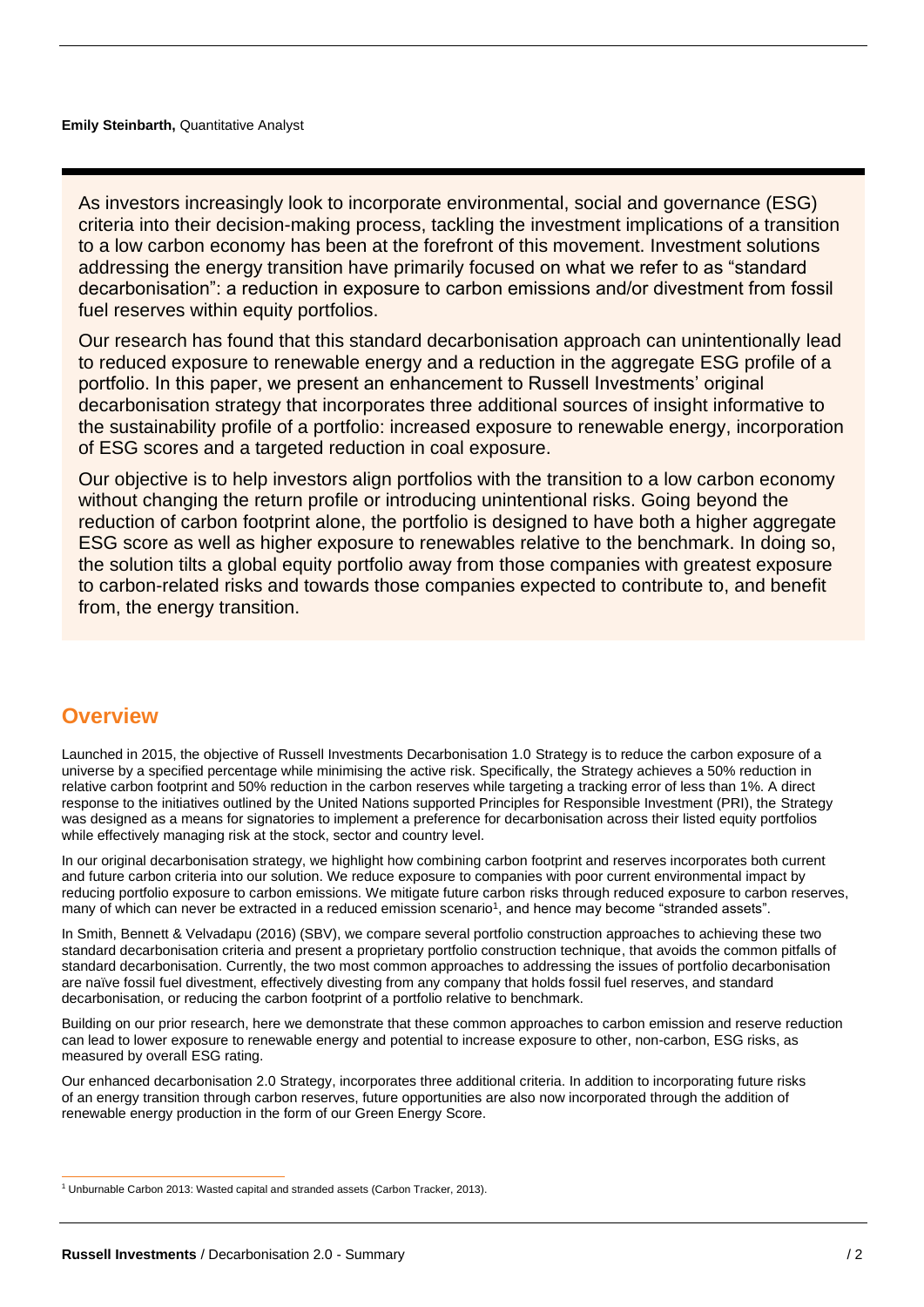Building on evidence that coal energy use will need to be dramatically reduced to meet a 2-degree warming scenario<sup>23</sup>, we also increase the precision of our carbon reserve reduction through an explicit coal exclusion. In order to incorporate not only carbon outcomes, as measured by these three criteria, but also sustainable practices, the portfolio is designed to have a higher ESG<sup>4</sup> score relative to the benchmark. As described in more detail below, our ESG score focuses on the handful of sustainability issues that are financial material to a given industry. The purpose of these additional criteria is to provide a wider view of how a portfolio aligns with sustainability goals beyond carbon emission reductions.

These objectives are combined in our proprietary portfolio construction process, which solves for the combination of securities that achieves the aggregate carbon footprint, carbon reserves, green energy score and ESG profile targets with the minimum amount of active share and transaction costs.

This portfolio construction technique is sufficiently flexible to be applied across a range of portfolios including market-cap weighted portfolios, factor portfolios, and Russell Investments' active multi-manager portfolios. 5 Throughout this paper, we demonstrate the capability using a sample global market-cap weighted portfolio, the MSCI World Index.

## **Data**

This study uses two primary data sources: carbon and energy data are sourced from MSCI and underlying ESG data is sourced from Sustainalytics. The history available to us for both is relatively limited with ESG metrics and carbon footprint data available from 2009. Due to this restriction, our testing begins in August 2009, with ESG and carbon footprint data and introduces reserves and green energy ratios from 2013 onwards.<sup>6</sup>

There are four primary inputs to our model: carbon footprint, carbon reserves, energy production and our Material ESG scores. The rest of this section summarises the data and key considerations for each of these items.

## **Carbon footprint**

There are a variety of carbon footprint techniques in use today. For our decarbonisation strategy, the use of carbon intensity defined as Scope 1 (direct) GHG emissions plus Scope 2 (electricity consumption) GHG emissions measured in metric tons of carbon dioxide equivalent (CO2e), divided by company revenue (\$m  $USD$ ).<sup>7</sup>

> Issuer's Carbon Intensity  $=$   $\frac{\text{issuer's scope 1 and scope 2 GHG emissions}}{\text{loss of M} \cdot \text{SVD}}$ issuer's \$M revenue<sub>i</sub>

The company-level carbon intensity is then rolled up to calculate a portfolio-level carbon intensity using the weighted average carbon intensity (WACI) approach. The weighted average carbon intensity is defined as:

Portfolio Weighted Average Carbon Intensity =  $\sum_{i=1}^{n} \frac{current \ value of investment}{current \ variance of (i) }$ current portfolio value  $\frac{n}{i}$  (current value of investment<sub>i</sub>)  $X = \frac{X}{i}$   $\frac{X}{i}$  issuer's scope 1 and scope 2 GHG emissions. pe 1 and scope 2 GHG emissions<sub>i</sub>)<br>issuer's \$M revenue<sub>i</sub>

<sup>&</sup>lt;sup>2</sup> "Analysis of the Impacts of Clean Power Plan", U.S. Department of Energy, Energy Information Administration, Independent Statistics & Analysis. (May 2015).<br><sup>3</sup> United Nations, Paris Agreement, 21st Conference of the Pa

**ESG information utilised is sourced from Sustainalytics.** 

<sup>5</sup> Embedding sustainability requirements: ESG and decarbonisation. Russell Investments Client Case Study. (August 2017).

<sup>&</sup>lt;sup>6</sup> We attempt to preserve the as-was nature of the data as much as possible. For ESG and carbon footprint data this is possible, and the data is used as it was available for any a given research date after August 2009. Reserves and energy production data become available in 2015 and refers to years 2012 to present. For example, in August 2015 data was released for Exxon Mobil for 2012 and 2013 fiscal years. Given the limited scope of as-was data for reserves and energy production we have elected to use the reported data back to 2012 as a proxy in an effort to incorporate these criteria into our testing. The Sustainalytics ESG ranking data coverage and methodology was materially changed in 2011 (August).

 $^7$  The relative carbon footprint, reserves and green energy score formulas presented in this paper refer to security-level characteristics. To generate a portfoliolevel score we take the sum product of portfolio weight and security-level scores divided by coverage.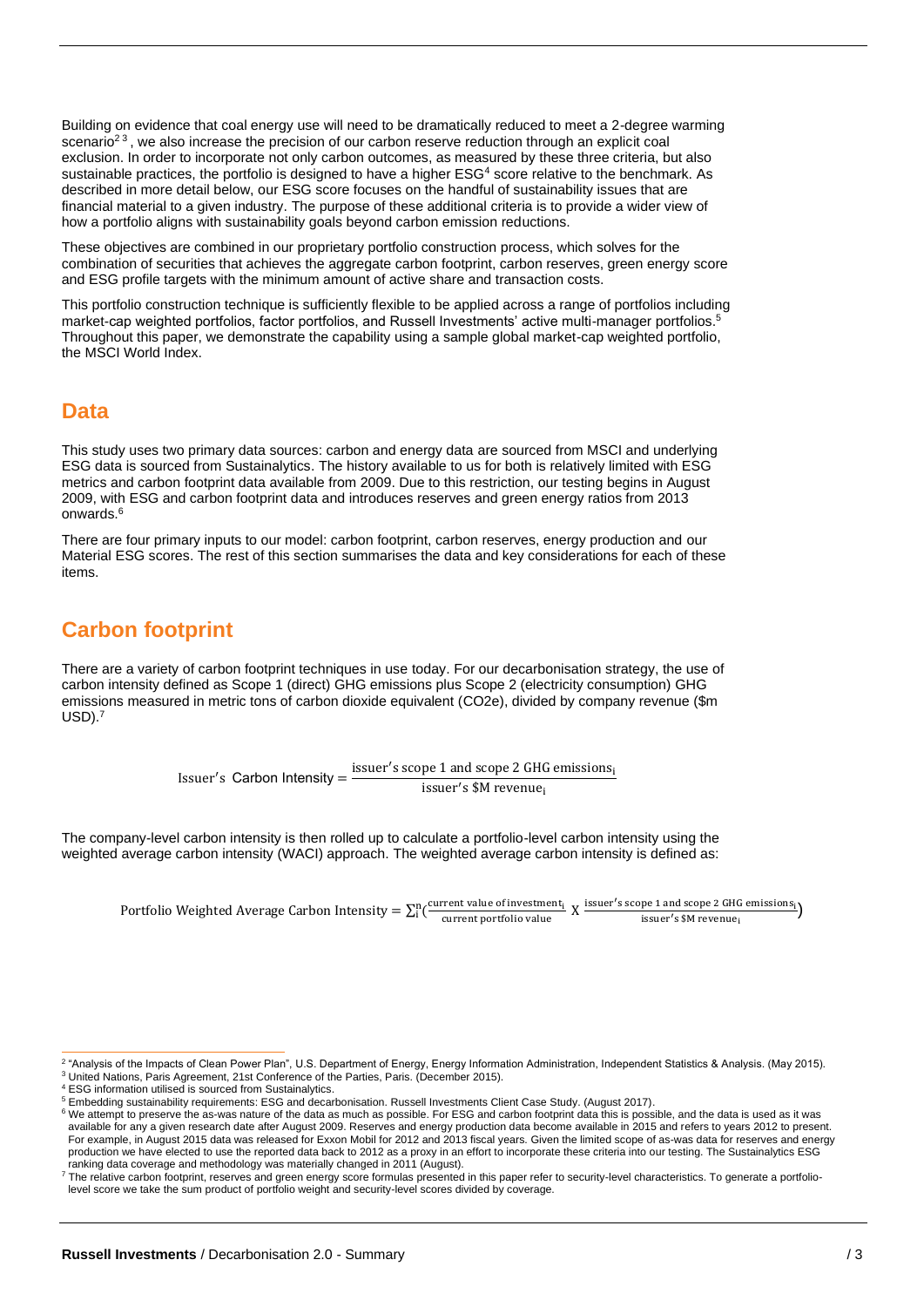#### **Scope 3**

The complete carbon emissions of a company's value chain, referred to as Scope 3, is currently not included in our calculation. This is primarily due to our lower confidence in Scope 3 data availability and reliability due to lower levels of company reporting and higher levels of estimation. Scope 3 emissions are also inherently more complicated to estimate because of the need first to identify and map a company's complete value chain. As data availability and robustness improves for measuring Scope 3 carbon emissions, we will continue to evaluate incorporating this data into our process. In the meantime, we take a targeted approach to addressing specific points in the value chain where carbon emissions are particularly substantial.

As explained in further detail in the sections that follow, we incorporate renewable energy production, coal, and other fossil fuel reserves exposure specifically because these are significant sources of complete value chain emissions for not only the companies impacted by these metrics but indirectly for the entire security universe. Our research agenda includes continually evaluating and expanding this targeted approach. We believe this methodology addresses material sectorspecific issues that have an impact on aggregated value chain emissions while at the same time maintains a high standard for data quality.

As highlighted in our original work on decarbonisation, carbon intensity is highly skewed with a small number of companies responsible for the vast majority of a portfolio's carbon footprint. The skewness of the data is observed not only at an asset level but also when grouped categorically by sector and to a lesser extent, by country.

This highlights a key opportunity of working with carbon data: high skew makes it possible to dramatically reduce carbon footprint and reserves characteristics while maintaining low benchmark-relative exposures. The fact that this skewness is observed across multiple dimensions (security-, sector-, industry-, and country-levels) also highlights a key risk associated with naïve approaches to standard decarbonisation: without controlling for the size of active bets made across these dimensions, simply divesting from the largest emitters will lead to large sector, industry and country bets relative to the benchmark. In the methodology section below, we will outline our approach for addressing the issue.

## **Fossil fuel reserves**

We refer to fossil fuel reserve intensity as the potential emissions (CO2e) of a company's fossil fuel reserves relative to total assets. Specifically, it is defined as:

> Issuer′ s fossil fuel reserve intensity = Fossil fuel reserves (m tonnes of potential  $CO<sub>2</sub>e$ ) Total assets (\$b USD)

Similar to the weighted average carbon intensity for carbon emissions, we also take the weighted average of the fossil fuel reserve intensity to arrive at a portfolio metric. Potential emissions from fossil fuel reserves is also sourced from MSCI. Whereas carbon footprint data is (theoretically) applicable to the entire universe, reserves data only applies to the subset of companies holding reserves implying that reserves data has a theoretical upper limit well below 100% and will be even more concentrated than carbon footprint in a few sectors.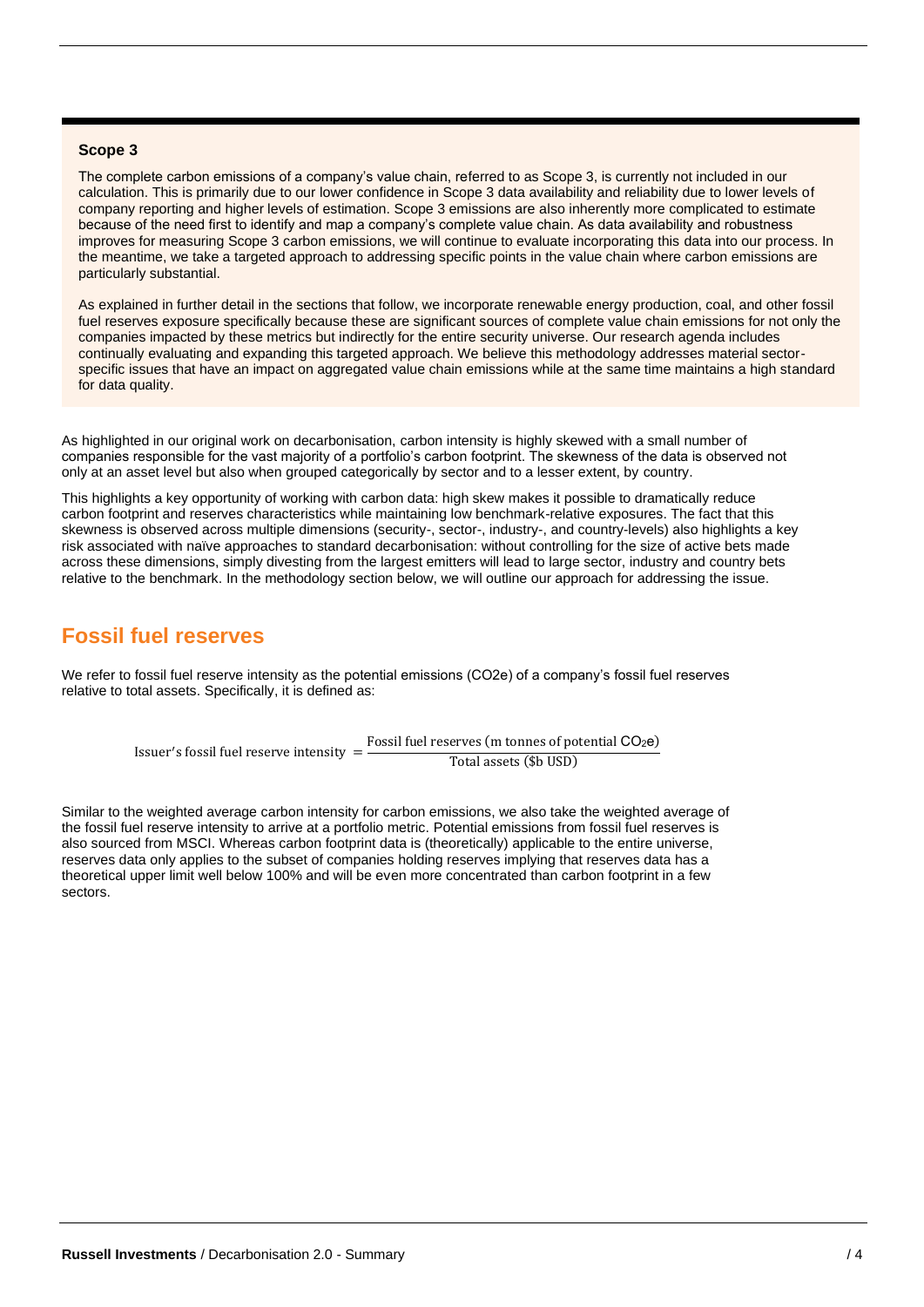## **Renewable energy data**

Following the Paris Climate Agreement, consensus has coalesced around a global warming target of less than 2 degrees Celsius. Achieving this proposal will involve a shift in energy production away from traditional sources of energy such as coal and oil to more renewable sources of energy. The green energy score was developed to help ensure that in the process of reducing exposure to high carbon emitters, utility and energy companies that are investing in renewable technologies are not inadvertently excluded from the portfolio. This type of information is potentially relevant to positioning for the energy transition and goes beyond looking at carbon footprint and reserves metrics. Our analysis highlights that some of the companies with the highest carbon footprints also have high green energy scores, making them easily targets for exclusion in standard decarbonisation.

Specifically, the green energy score calculates the percentage of total energy produced from renewable energy sources. Classification of different energy sources is defined in the table below. This score ranges from a maximum score of 1 (entirely renewable energy) to a minimum of 0 (entirely sourced from brown or arev energy).

> Green energy ratio =  $\frac{\text{Green power generation (GWh)}}{\text{Total power resolution (GWh)}}$ Total power generation (GWh)

This is also calculated as a weighted average for the portfolio. In our process we calculate the green energy score for all applicable companies in the universe and calculate an aggregate score for the universe. In our optimisation process we constrain the final portfolio to have green energy score that is greater than the parent universe score. This additional piece of information allows us to distinguish between two otherwise similar companies, one of which has invested in renewable power generation and is positively exposed to the energy transition. This helps ensure that our Strategy is targeting those firms that are positively exposed to the energy transition.

It is interesting to note that decarbonising a portfolio can, at the same time, reduce exposure to renewables if one does not consider unintended exposures. While this result may be initially unintuitive, it highlights a key point that companies currently involved in energy production are well-positioned and well-incentivised to invest in renewable energy programs and without further considerations, standard decarbonisation has a tendency to underweight these companies. Our goal is to maintain the same aggregate reduction in standard carbon criteria<sup>8</sup> but use renewable energy as another consideration in evaluating which companies to underweight.

## **Environmental, social, governance (ESG) characteristics**

The Strategy also incorporates our aggregate ESG rating, the Material ESG Score. <sup>9</sup> This metric is designed to capture a company's performance on the sustainability issues that are financially material to the company's business. The methodology combines the Materiality Map from the Sustainability Accounting Standards Board (SASB) with underlying ESG data provided from Sustainalytics and MSCI. Our Material ESG Score ranges from 0 to 10, where 0 represents weak performance on a company's material sustainability issues, and 10 represents strong performance.

Unlike carbon data that is highly skewed, ESG ratings across a variety of providers approximate a much more bell-shaped distribution. This is because aggregated ESG scores are based on many characteristics, which are standardised and aggregated, leading to an averaging effect in the overall score. As a result, it is not feasible to achieve improvements at the same magnitude as the carbon objectives without dramatically changing the investment outcomes. For example, while a 50% reduction in carbon intensity generates approximately 30 basis points (bps) of tracking error, it takes only a 3% improvement in ESG rating to incur 30bps of tracking error. In our portfolio construction process, we look to achieve an aggregate ESG profile that is higher than the underlying universe and calibrate targets so to take similar amounts of active risk, rather than similar targets.

It would be reasonable to guess that a dramatic reduction in reserves and relative carbon footprint would result in an upward bias in the environment sleeve and, ultimately, the aggregate ESG score of a portfolio, rendering this constraint redundant. However, our analysis of the data showed this is rarely the case. Low carbon strategies have a natural tendency to overweight companies in sectors that are less carbonintensive, such as financials and technology. These sectors have their own ESG risks that are not well

<sup>&</sup>lt;sup>8</sup> See "Portfolio Carbon. Measuring, disclosing and managing the carbon intensity of investments and investment portfolios. UNEP Finance Initiative - Investor Briefing. 2013".

<sup>9</sup> See "Materiality Matters: Targeting the ESG issues that can impact performance – the material ESG score". Russell Investments Research. Bennett, S. & Steinbarth, E. (February 2018).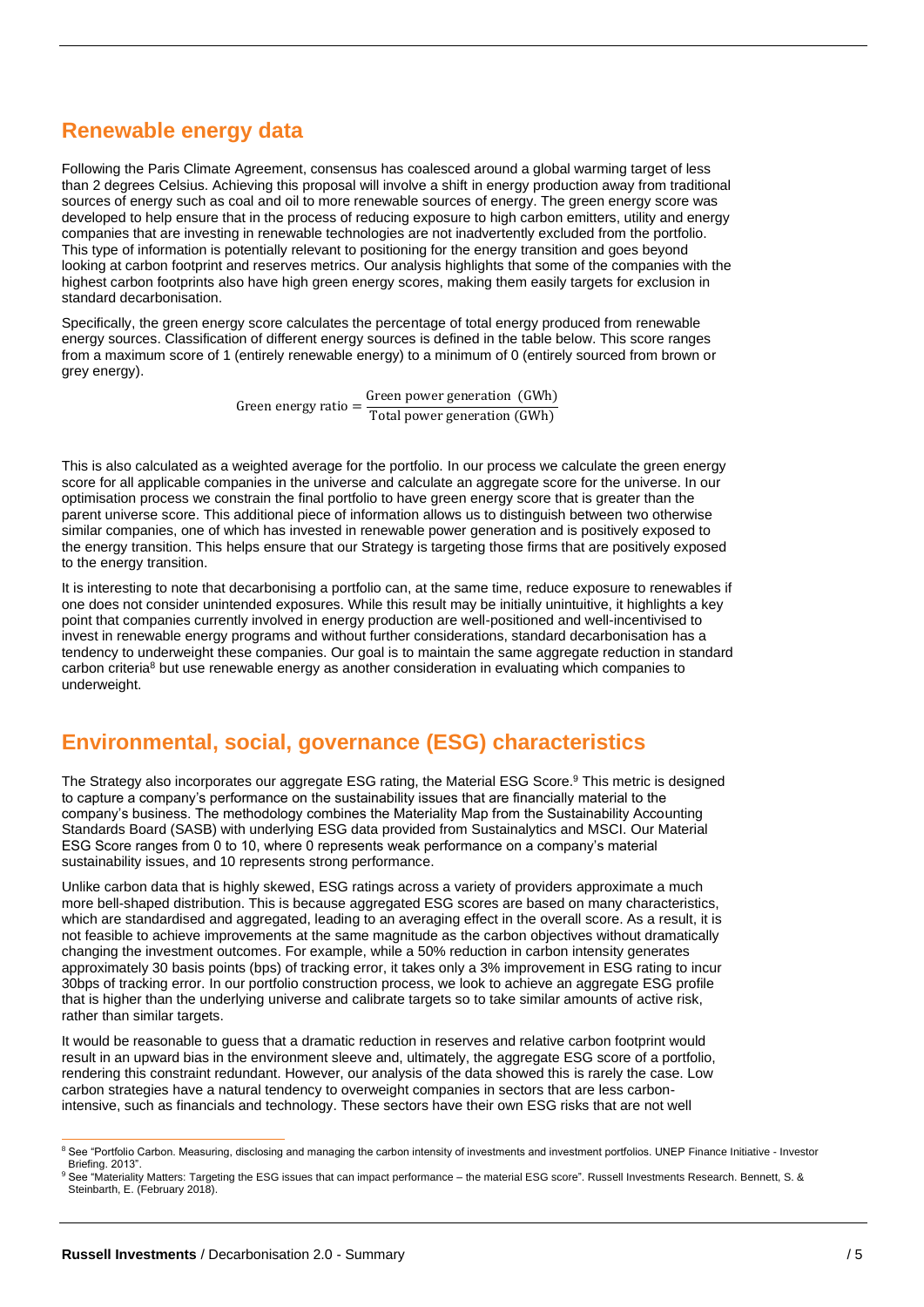measured by the carbon characteristics. Our goal with the inclusion of this more industry-relevant ESG metric is to identify that when we overweight companies in a low carbon strategy, we are doing so in an informed way, and not inadvertently loading up on other sustainability risks.

In addition to providing this industry-specific materiality lens, the ESG score is also additive in that it gives insight into practices and a means to focus on forward-looking indicators, rather than the carbon metrics which are historical outcomes. We strive to strike a balance between the inclusion of forward-looking information such as company targets and momentum in indicators, while still maintaining high standards for data quality. For more details on the Material ESG methodology please refer to our Materiality Matters research papers.

## **Coal exclusions**

In addition to the criteria outlined above which are used to tilt the portfolio, our enhanced decarbonisation strategy also includes a coal exclusion.

Coal usage is already declining in its share of energy mix and projections extend this decline even more precipitously. In the U.S., coal production is projected to decline by 26% between 2015 and 2040. Beyond the economic rationale, there is also a recognition that coal contributes disproportionately to climate change. While exclusions are black and white in terms of outcome names on the list are simply not held – defining what constitutes involvement is less black and white. We start by defining coal companies as companies with more than 10% of their revenue derived from mining thermal coal and coal power generation.

Next, we also consider forward-looking information about a company's overall positioning for an energy transition. Specifically, companies who produce a significant share of their power generation from renewable sources may be exempt from the exclusion list and companies who have made public commitments to divest from their coal-related activities and have made net zero emission targets which are deemed to be credible may also be exempt. We find that these additional forward-looking considerations, while more time consuming to produce, are critical aspects of identifying which companies in the very high-stakes utility sector are actively seeking to facilitate the transition to a low carbon economy.

# **Methodology**

The Strategy we have developed builds directly on insights gained from our previous research on decarbonisation strategies and existing client mandates. Specifically, we have previously argued and continue to maintain that an active share minimisation approach is more relevant than the standard decarbonisation alternatives<sup>10</sup> in that it allows us to meet multiple objectives while maintaining benchmarklike returns without introducing a risk model or covariance matrix.

For decarbonisation and ESG related strategies, we believe that it is extremely important to have a direct relationship between a company's exposure and the subsequent weight in the portfolio. The use of a risk model can compromise this direct relationship and provide unintuitive positions at the company level. To avoid the pitfalls of using a risk model we have focused on maximising the commonality (minimising active share) of the Strategy.<sup>11</sup>

The portfolio construction process begins with the parent benchmark or underlying strategy as the starting universe for our optimisation process. The optimisation methodology and objective function are the same regardless of whether the starting universe is a market-cap weighted benchmark, a smart beta strategy or another active strategy.

Our optimisation process solves for the combination of securities that achieves the aggregate carbon footprint, carbon reserves, green energy score and ESG profile targets with the minimum amount of active share and transaction costs. We employ several risk-related constraints including maximum asset, country, sector and industry deviations. Unlike the objective function, carbon and ESG criteria, the portfolio risk constraints will differ depending on the starting universe. Typically for narrower and more concentrated universes, we will utilise broader risk constraints and for broader and more diversified universes, we will utilise narrower constraints.

<sup>10 &</sup>quot;The Russell Investments Decarbonisation Strategy: Investigating different approaches to reducing the carbon footprint of an equity portfolio without materially impacting performance", (Smith, Bennett, Velvadapu 2016).

<sup>&</sup>lt;sup>11</sup> See Appendix A for a further discussion of active share or our earlier research for an analysis of its benefits relative to other decarbonisation methodologies.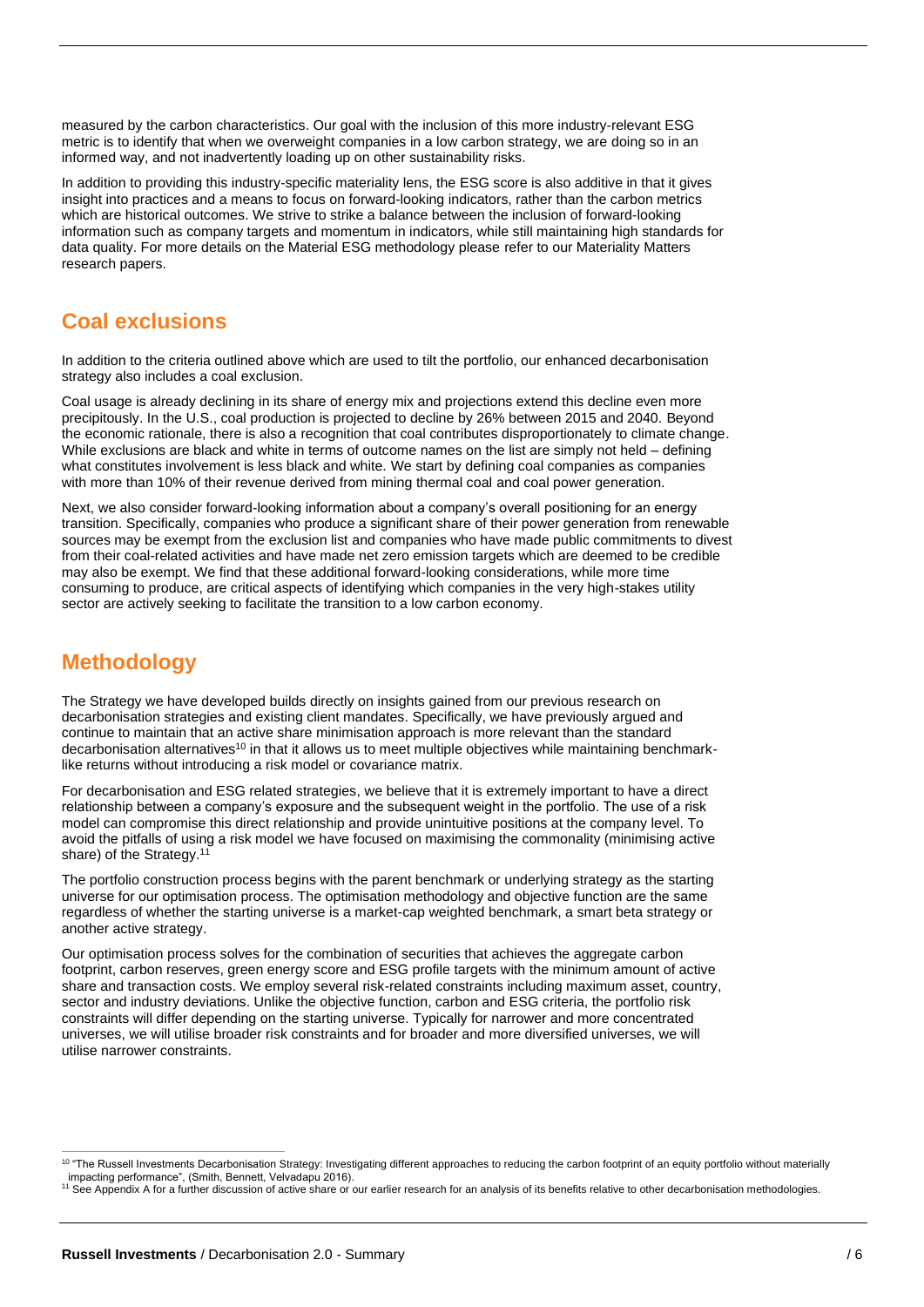## **Results**

We evaluate the Strategy on the basis of its ability to meet the carbon and ESG objectives while maintaining low levels of active risk relative to the underlying portfolio. These results are summarised in the table below, using the MSCI World Index as our starting point, for the testing period of 31 August 2009 to 30 June 2020. Throughout this paper, results refer to a backtested simulation of the described strategy over the testing period.

Objectives versus results:

| <b>FACTOR</b>            | <b>OBJECTIVE</b>                                                  | <b>RESULTS VS MSCI WORLD</b>                                    |
|--------------------------|-------------------------------------------------------------------|-----------------------------------------------------------------|
| <b>Carbon emissions</b>  | 50% reduction                                                     | Average carbon footprint reduction of 55%                       |
| <b>Carbon reserves</b>   | 50% reduction                                                     | Average carbon reserves reduction of 54%                        |
| <b>Active risk</b>       | Less than 1%                                                      | Annualised tracking error over the period was 0.47%             |
| Coal related exclusions  | Zero holding of companies with<br>significant involvement in coal | No holdings of excluded stocks                                  |
| <b>Energy transition</b> | Positive exposure                                                 | Green energy power generation is 106% higher than MSCI<br>World |
| <b>ESG</b>               | Greater than benchmark                                            | Average Material ESG Score improvement of 3% (5.6 vs 5.4)       |

Source: Russell Investments. Past performance does not predict future returns.

Over the period the Strategy displayed low levels of active risk with tracking error well below 1%. Given a goal of replicating the return profile of the underlying strategy, we do not have excess return expectations for the Strategy. During the period Sept 2009 – June 2020, the annualised return was higher than the benchmark, largely due to small underweights to the energy sector, which underperformed during this period. Despite the outperformance observed during this period, we do not hold a return expectation or target for this Strategy.

## **Active return and active risk**

As stated previously, an objective of the Strategy is to offer a return profile similar to the underlying benchmark and so here we report the rolling one-year active return of the Strategy, or the difference between the benchmark and the actual return. The Strategy is effective in matching the return pattern of the underlying portfolio.

Unlike other optimised decarbonisation solutions, our Strategy explicitly minimises active share rather than tracking error. An implication of this approach is that realised tracking error does not systematically overshoot predicted tracking error, the active share targeting is successful in keeping tracking error within the range of a tracking error optimisation even though it is not explicitly targeted.



#### **Rolling active return (12 months) and active risk (36 months) of Decarbonisation 2.0 Strategy vs. MSCI World Index**

Source: Russell Investments, MSCI as at 30 June 2020. Past performance does not predict future returns.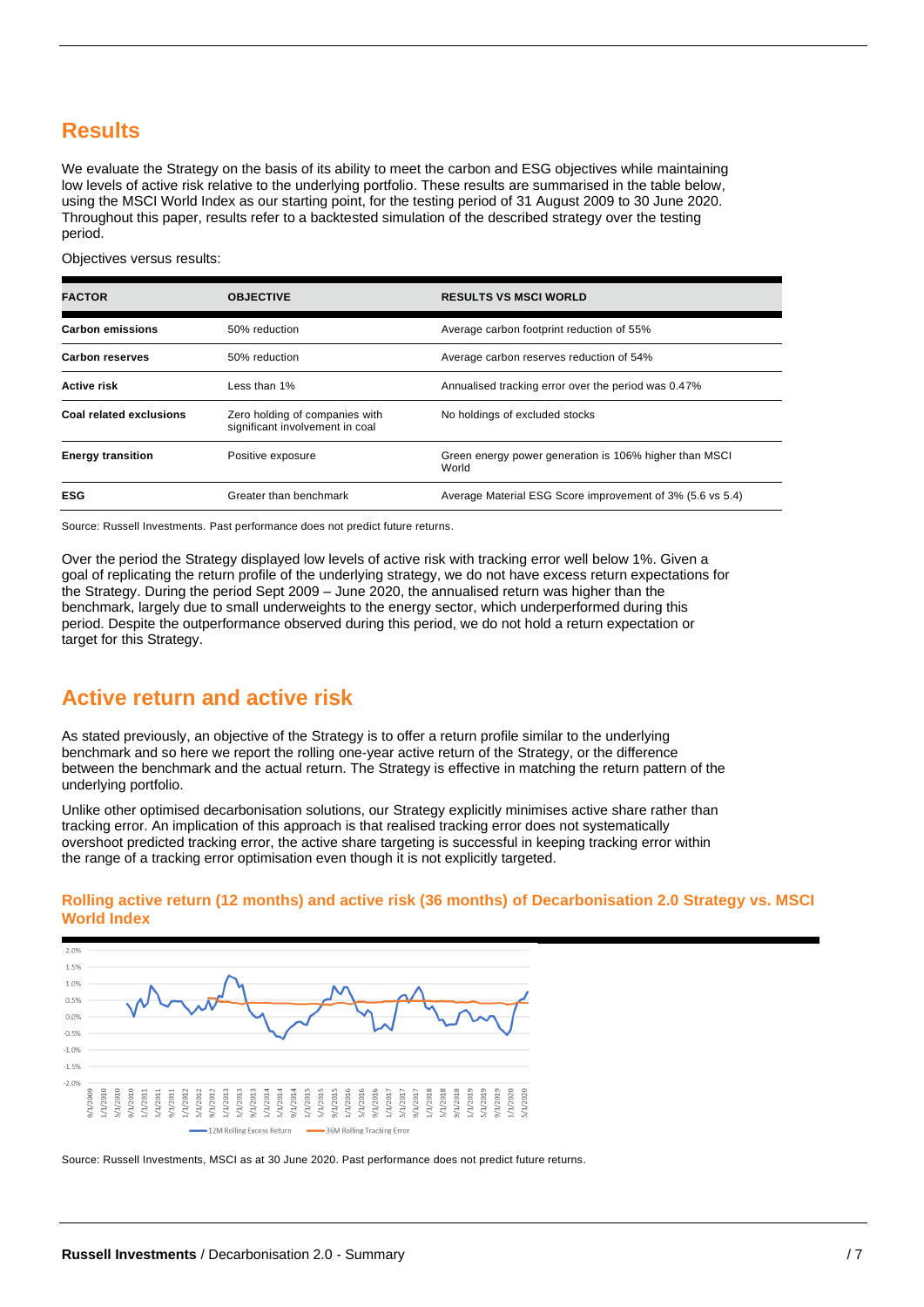# **Sustainability results summary**

In addition to meeting risk and return objectives, the Strategy is also successful in consistently improving the aggregate ESG score, carbon footprint, reserves and green energy exposure to the targeted levels. Below we report the average ESG outcomes of the low carbon ESG Strategy relative to benchmark through the testing period.

#### **Carbon and ESG outcomes**



Source: Russell Investments, MSCI, Sustainalytics, average over testing period of September 2009 - June 2020. Past performance does not predict future returns.

## **Conclusion**

As outlined in the Montreal Pledge and the Portfolio Decarbonisation Coalition, the decarbonisation initiative looks to "mobilise a critical mass of institutional investors committed to gradually decarbonising their portfolios" in the 'financial economy' that will help facilitate and incentivise decarbonisation of the 'real economy'.<sup>12 13</sup> To this end, we argue that decarbonisation portfolios can and should go beyond just carbon reduction to incorporate a broader sustainable development, including exposure to renewable sources of energy and responsible business practices in support of a more sustainable 'real economy'. Further, we seek to enable investors to meet goals of positively positioning their portfolios to the potential effects of the energy transition without changing their investment objectives.

Developing solutions to incorporate climate change into a portfolio is an area that will continue to develop and evolve. We maintain an active research agenda on these topics with the goal of continuously fine-tuning our knowledge base and evolving our approach. Since first releasing our research on decarbonisation, we

<sup>&</sup>lt;sup>12 "</sup>Portfolio Carbon. Measuring, disclosing and managing the carbon intensity of investments and investment portfolios." UNEP Finance Initiative Investor Briefing. (2013).

<sup>&</sup>lt;sup>13 "The Portfolio Decarbonisation Coalition, Mobilising financial markets to catalyse economic decarbonisation". UNEP Finance Initiative. (2014).</sup>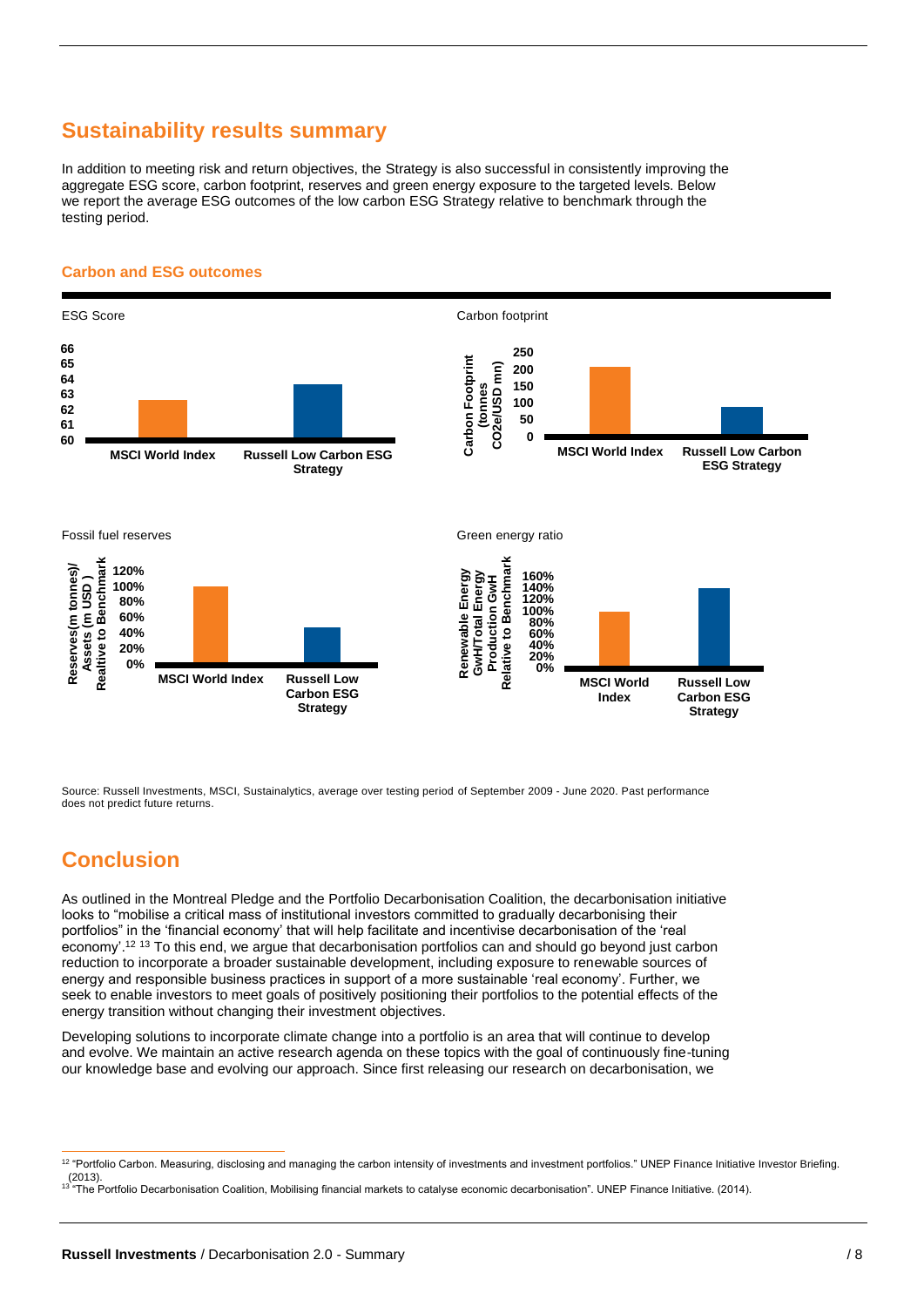introduced our new Material ESG score<sup>14</sup> and investigated the efficacy of adding broader criteria for resource efficiency such as water intensity metrics. 15

In addition to ongoing research, there is also an ongoing evolution in industry practices and frameworks. Most recently, these have included the EU Climate Benchmarks and the IIGCC's Net Zero Investment Framework. Both of these frameworks highlight the need to reduce carbon emissions while simultaneously staying invested in high stakes sectors, and in particular increasing investment in climate change solutions. We look forward to the opportunity to enhance our alignment to these frameworks as the data develops.

As data quality improves and new concepts and challenges arise, we believe that these strategies will need to evolve and adapt accordingly. Russell Investments is committed to enhancing our approach in line with these developments and actively engaging the investment community in this area. While we have conviction that our Decarbonisation 2.0 approach has taken us further, we are cognisant that as data availability continues to evolve, we will undoubtedly be able to do better. This commitment to research and strategy evolution is at the heart of our approach to sustainable investing for the energy transition.

# **Appendix A: Active risk**

Tracking error is a measure that we utilise for monitoring the portfolio, but it is not explicitly targeted in the optimisation. There are a number of reasons why we do not target tracking error as our measure of active risk in the optimisation process.

By incorporating a "minimise active risk" objective it would introduce an additional dimension to the portfolio which is the co-variance matrix of the risk model. Thus, differences in individual security weights are driven not just by CO2 emissions but also by their covariance. This can result in two securities with the same CO2 emissions having opposing active positions (i.e. same carbon footprint but directionally different positions). For example, we often see risk model based optimisations with solutions that have large underweights across the energy sector (e.g. Shell, Total and Chevron etc.) and a single large offsetting position in one energy company (e.g. Exxon Mobil). These positions are driven primarily by the stocks' co-variance driven by their return and risk characteristics as opposed to their carbon footprints; we don't believe that a strategy that holds a large position in ExxonMobil (for example) is the desired intent of a decarbonisation Strategy.

The underlying risk models that provide the co-variance matrix and subsequent tracking error can be very unstable over time. This can lead to dramatic changes in the portfolio despite no changes in the underlying carbon footprint characteristic.

As this Strategy explicitly targets a low carbon footprint, to the degree that this factor is uncorrelated with other risk model factors, the risk model treats the reduction in aggregate carbon footprint as risk-free. This can result in the under-prediction of tracking error and is referred to as the alignment problem in Ceria, Saxena and Stubbs (2012).

We control tracking error (active risk) by ensuring that we have the highest possible commonality with the underlying benchmark (i.e. lowest possible active share). We further minimise the tracking error through conservative asset, sector, industry and country constraints. These pragmatic constraints help confirm that the Strategy delivers consistently low tracking error and that our forecasted tracking error is very close to the realised tracking error.

<sup>14</sup> Bennett, S. & Steinbarth, E. (February 2018). Materiality Matters: Targeting the ESG issues that can impact performance – the material ESG score. Russell Investments Research. <sup>15</sup> Steinbarth, E. (May 2019). From black to blue: Moving the climate focus beyond carbon and on to water. Russell Investments Research.